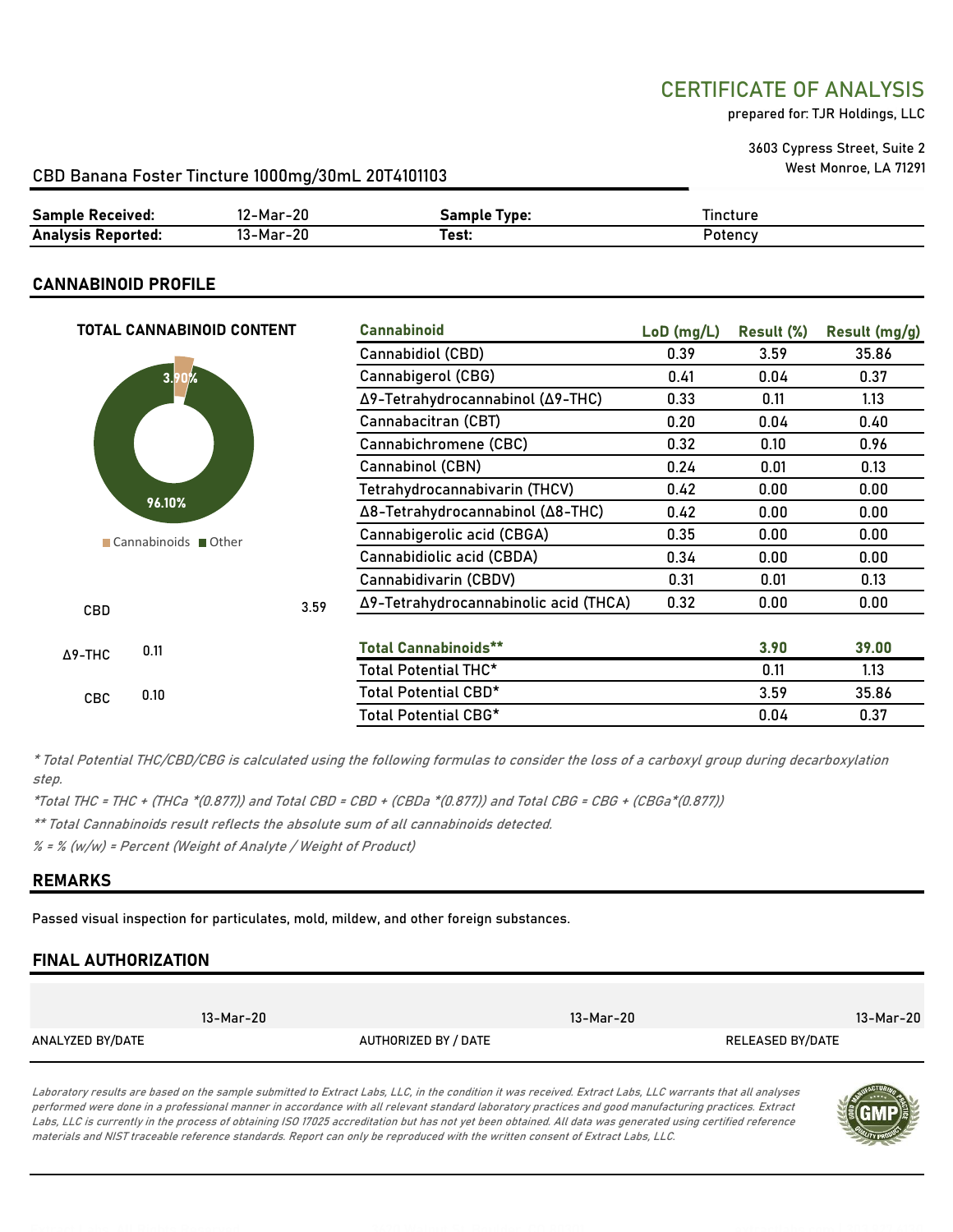## CERTIFICATE OF ANALYSIS

prepared for: TJR Holdings, LLC

3603 Cypress Street, Suite 2 West Monroe, LA 71291

#### 1000mg/30mL CBD Banana Foster Tincture - 20T4101103

| <b>Sample Received:</b>   | 3-Mar-2L  | ∃amnle∶<br>Tvne: | .incture |
|---------------------------|-----------|------------------|----------|
| <b>Analysis Reported:</b> | ∠3-Mar-2Ր | ™est.            | solvents |

#### RESIDUAL SOLVENTS

| <b>SOLVENT</b>    | <b>REPORTABLE RANGE</b> | <b>RESULT</b> (ppm) |
|-------------------|-------------------------|---------------------|
| Acetone           | 100-2000                | 0.00                |
| Benzene           | $0.2 - 4$               | 0.00                |
| <b>Butanes</b>    | $100 - 2000$            | 0.00                |
| Ethanol           | $100 - 2000$            | 0.00                |
| Heptane           | $100 - 2000$            | 0.00                |
| <b>Hexanes</b>    | $6 - 120$               | 0.00                |
| Isopropyl Alcohol | $100 - 2000$            | 0.00                |
| Pentane           | $100 - 2000$            | 0.00                |
| Propane           | 100-2000                | 0.00                |
| Toluene           | $18 - 360$              | 0.00                |
| Xylenes           | 43-860                  | 0.00                |

#### REMARKS

Passed visual inspection for particulates, mold, mildew, and other foreign substances.

### FINAL AUTHORIZATION

|                  | 23-Mar-20 |                      | 23-Mar-20 |                  | 23-Mar-20 |
|------------------|-----------|----------------------|-----------|------------------|-----------|
| ANALYZED BY/DATE |           | AUTHORIZED BY / DATE |           | RELEASED BY/DATE |           |

Laboratory results are based on the sample submitted to Extract Labs, LLC, in the condition it was received. Extract Labs, LLC warrants that all analyses performed were done in a professional manner in accordance with all relevant standard laboratory practices and good manufacturing practices. Extract Labs, LLC is currently in the process of obtaining ISO 17025 accreditation but has not yet been obtained. All data was generated using certified reference materials and NIST traceable reference standards. Report can only be reproduced with the written consent of Extract Labs, LLC.